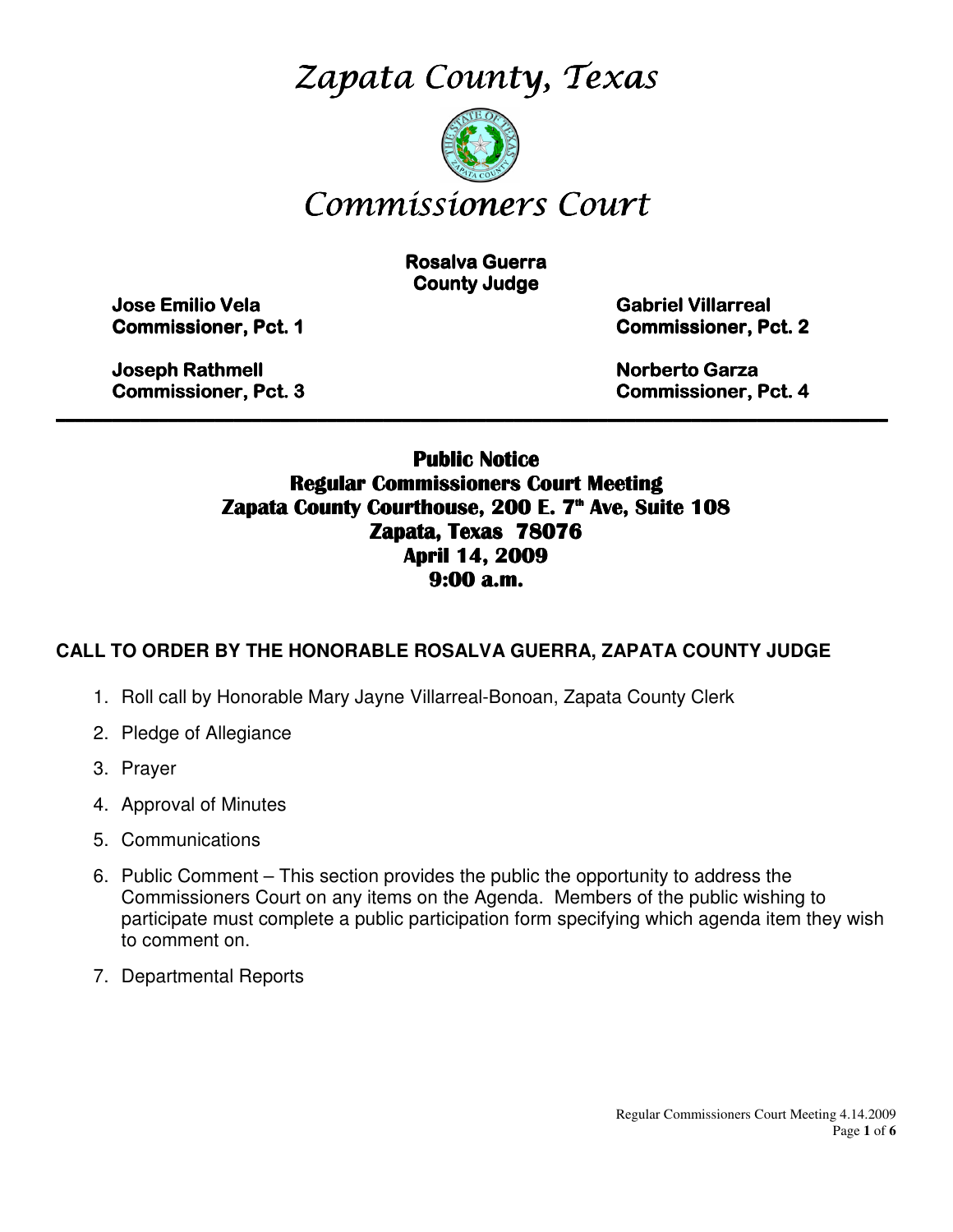# **DELIBERATE AND CONSIDER ACTION ON THE FOLLOWING ITEMS:**

- 8. Approval of fees for Architectural Services proposed by Cotera and Reed Architects regarding the planning of the Zapata County property located on 17<sup>th</sup> Avenue to 26<sup>th</sup> Avenue between Glenn and Fresno Streets and Lots 6 through 43 inclusive, Block 200 of the Manuel Medina Addition. **[Requested by Gabriel Villarreal, County Commissioner, Pct. 2, Norberto Garza County Commissioner, Pct. 4 and Cotera + Reed Architects.]**
- 9. To approve Grant application for Recovery Act Funds for Juvenile Probation Department. **[Requested by Roger Miller, Probation Department.]**
- 10. To approve the use of the Zapata County Fairgrounds as the starting point for the Zapata/Laredo Fun Race charity to benefit Casa La Esperanza, crisis pregnancy center. **[Requested by Mike Doyle, Pro-Bike.]**
- 11. To use the Oswaldo & Juanita Ramirez Show Barn for the Relay for Life on May  $8^{th}$ , 2009. **[Requested by Bobbie Meza and Nellie Treviño.]**
- 12. To concur with the Finding of No Significant Impact for the environmental assessment on the Ramireño Water Tower Relocation Project. **[Requested by Mario Gonzalez-Davis, Project Coordinator.]**
- 13. To approve the bid for materials to be used on Lake Front Road Bond Paving Pct. # 3 Project. **[Requested by Mario Gonzalez-Davis, Project Coordinator.]**
- 14. To award the contract for the Construction Manager at Risk contract for the construction of the ORCA and EDA grant Higher Education Center. **[Requested by Mario Gonzalez-Davis, Project Coordinator.]**
- 15. To approve the final design phase for the Higher Education Center following the recommendations of the partners that will be using the facility. **[Requested by Mario Gonzalez-Davis, Project Coordinator.]**
- 16. To approve Zapata County Cemetery Plot Policy. **[Requested by Romeo Salinas, County Treasurer.]**
- 17. To hire LeeAnn Gonzalez for 6 months temporary warrant clerk position for the Justice of the Peace Offices. **[Requested by Justice of the Peace Office.]**
- 18. To approve the hiring of Ruben G. Peña Jr. as a treatment operator trainee at the Wastewater Treatment Plant for slot-9, vacant position, at a salary of \$8.80/hr. **[Requested by Carlos Treviño, Water Plant Director and Eloy Chapa Jr., Wastewater Supervisor.]**
- 19. To approve the purchase of a boring machine with possible Siesta Shores purchase participation. A price quotation breakdown is included for discussion and funding. **[Requested by Carlos Treviño Jr. and Joseph Rathmell, County Commissioner, Pct. 3.]**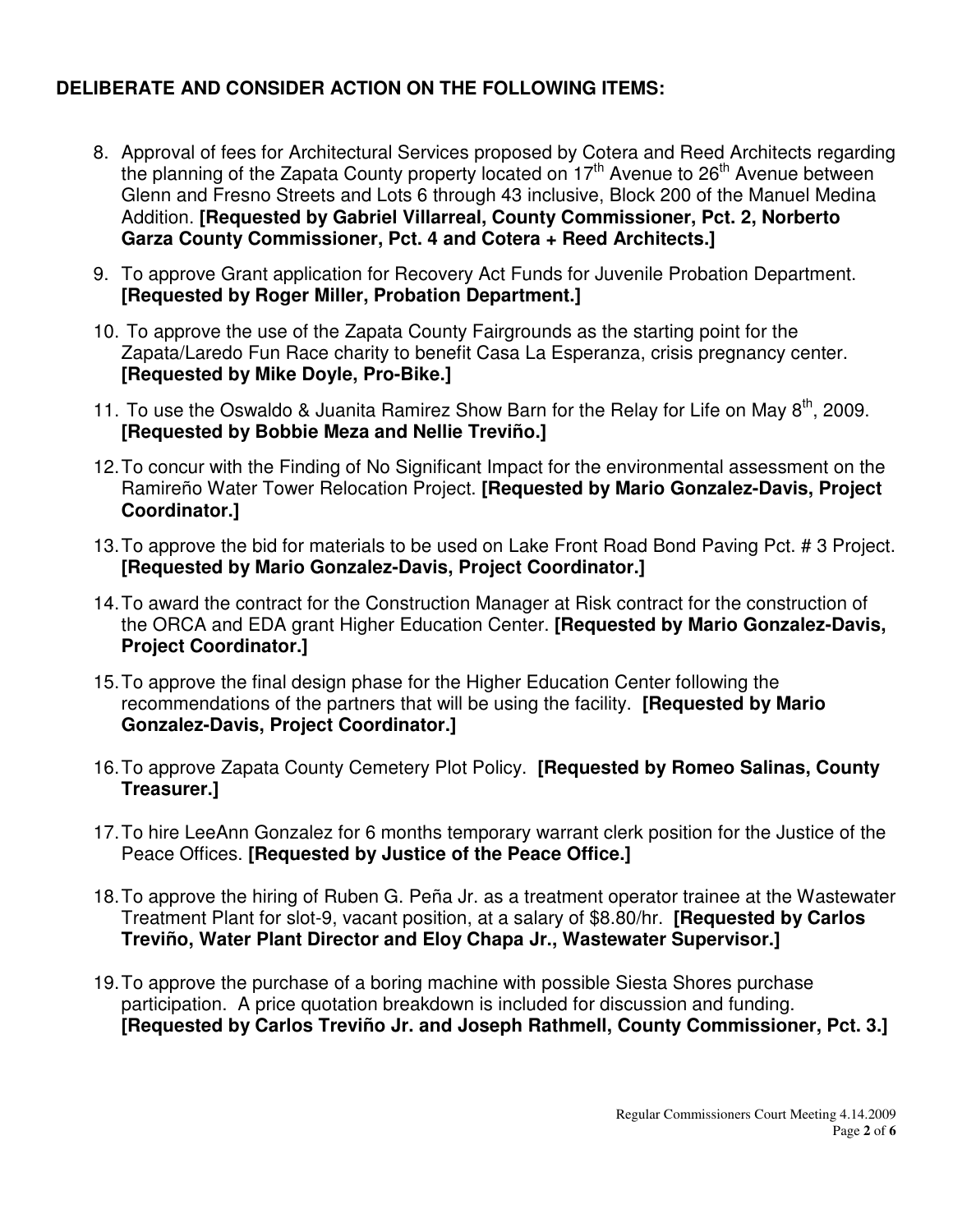- 20. The hiring of Armando del Bosque, Jr. for the Recycling Department under the budget of Commissioner Garza. **[Requested by Hector Lopez, Jr., Recycling Center Supervisor.]**
- 21. To allow Master Fibers to make a proposal to service the Recycling Department. **[Requested by Hector Lopez, Recycling Center Supervisor.]**
- 22. To appoint Mr. Zar Rodriguez, IV as Zapata County Director/Manager for the newly constructed Romeo T. Flores Park including management of the public swimming pool. **[Requested by Jose Emilio Vela, County Commissioner, Pct. 1.]**
- 23. To approve change order requested by Rigney Construction Co. to finalize contract with Zapata County for the completion of Romeo T. Flores Park Project- Phase I. **[Requested by Jose Emilio Vela, County Commissioner, Pct. 1.]**
- 24. Approve reimbursement to Mr. Victor Guerra, local rancher, for incurred expenses while keeping livestock away from County Landfill area when constructing the new perimeter fence. **[Requested by Jose Emilio Vela, County Commissioner, Pct. 1.]**
- 25. To approve a change order for the Precinct 3 Road Bond Paving Project Phase I. **[Requested by Joseph Rathmell, County Commissioner, Pct. 3.]**
- 26. To appoint interim director for the Environmental Health Service and Safety and Risk Management Departments. **[Requested by Rosalva Guerra, County Judge and Jose Emilio Vela, County Commissioner, Pct. 1.]**
- 27. To approve transfer of the Environmental Health Service and Safety and Risk Management Department to the Animal Control Shelter (effective immediately). **[Requested by Rosalva Guerra, County Judge.]**
- 28. Approval of Cardboard Recycling Center as presented by Mr. Raul Maldonado. **[Requested by Rosalva Guerra, County Judge.]**
- 29. To approve lease/purchase agreement for a bulldozer and a scraper for the landfill in order to maintain standards required by TCEQ. **[Requested by Rosalva Guerra, County Judge.]**
- 30. To appoint the Zapata County Auditor to serve as purchasing agent for Zapata County effective immediately. (Reference Local Government Code, Section 252.001, A-3). **[Requested Rosalva Guerra, County Judge.**]

# **CONSENT ITEMS**

- 31. Approval to use \$700.00 from Account 10-001-681 to purchase portable radios to be used by J.P. Pct. 1, Judge Anna Guerra and Pct. 1, Constable Adalberto Mejia. **[Requested by Jose Emilio Vela, County Commissioner, Pct. 1.]**
- 32. To replace Ana Celia Taylor, Slot #5 Parks Salary and Wages (10-002-107) with Henry Martinez, Jr. @ \$7.25/hr. **[Requested by Gabriel Villarreal, County Commissioner, Pct. 2.]**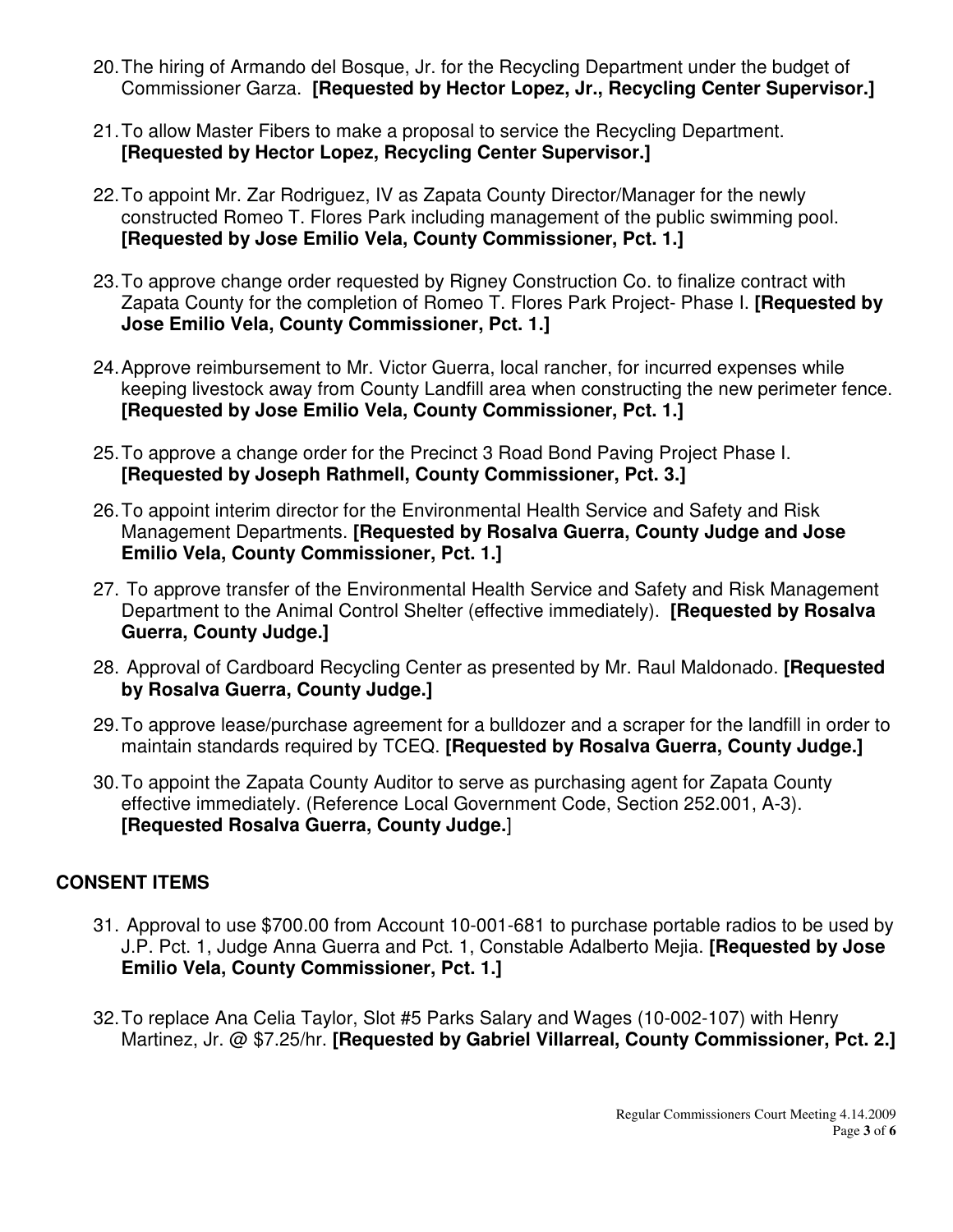33. To approve line item transfer in order to meet budget requirements.

| [Requested by Hector Lopez, Jr., Recycling Center Supervisor.] |            |                  |            |  |  |
|----------------------------------------------------------------|------------|------------------|------------|--|--|
| To:                                                            | 10-598-427 | Workshops/Travel | \$1,300.00 |  |  |
| From:                                                          | 10-598-330 | Fuel             | \$1,300.00 |  |  |

34. To approve line item transfer in order to meet budget requirements.

| To:   | 38-647-589 | Center Equip.                | \$500.00   |  |
|-------|------------|------------------------------|------------|--|
| From: | 38-649-330 | <b>Fuel &amp; Lubricants</b> | \$500.00   |  |
| To:   | 38-647-589 | Center Equip.                | \$1,000.00 |  |
| From: | 38-648-330 | <b>Fuel &amp; Lubricants</b> | \$1,000.00 |  |
| To:   | 38-647-589 | Center Equip.                | \$1,000.00 |  |
| From: | 38-647-330 | <b>Fuel &amp; Lubricants</b> | \$1,000.00 |  |
|       |            |                              |            |  |

**[Requested by Carmen R. Reyes, Nutrition Center Director.]** 

- 35. To approve speed hump at 2403 Brazos Street in Zapata. **[Requested by Gabriel Villarreal, County Commissioner, Pct. 2.]**
- 36. To install a speed hump on 812 Roma Street. **[Requested by Norberto Garza, County Commissioner, Pct. 4.]**
- 37. The installation of a speed hump on the following locations:
	- a. 804 Medina Street
	- b. Between  $10^{th}$  &  $13^{th}$  on Zapata Street
	- c. Between 7<sup>th</sup> & 10<sup>th</sup> on Zapata Street
	- d. Between 16<sup>th</sup> & 19<sup>th</sup> on Ramireño Street
	- e. Between 7<sup>th</sup> & 10<sup>th</sup> on Miraflores Street

#### **[Requested by Norberto Garza, County Commissioner, Pct. 4.]**

- 38. To approve Security Lights at the following locations:
	- a. 4085 N. Hwy. 83 in Ramireño, Texas

b. 201 Matamoros Street in San Ygnacio, Texas

**[Requested by Gabriel Villarreal, County Commissioner, Pct. 2.]** 

- 39. To approve installation of a security light at 208 Matamoros in San Ygnacio. **[Requested by Gabriel Villarreal, County Commissioner, Pct. 2.]**
- 40. To install security lights on the following locations:
	- a. 1601 Zapata Boulevard

b. Between 7<sup>th</sup> & 10<sup>th</sup> Street on 711 Villa Street

**[Requested by Norberto Garza, County Commissioner, Pct. 4.]** 

41. To install a security light at 406 Ann Drive. **[Requested by Joseph Rathmell, County Commissioner, Pct. 3.]**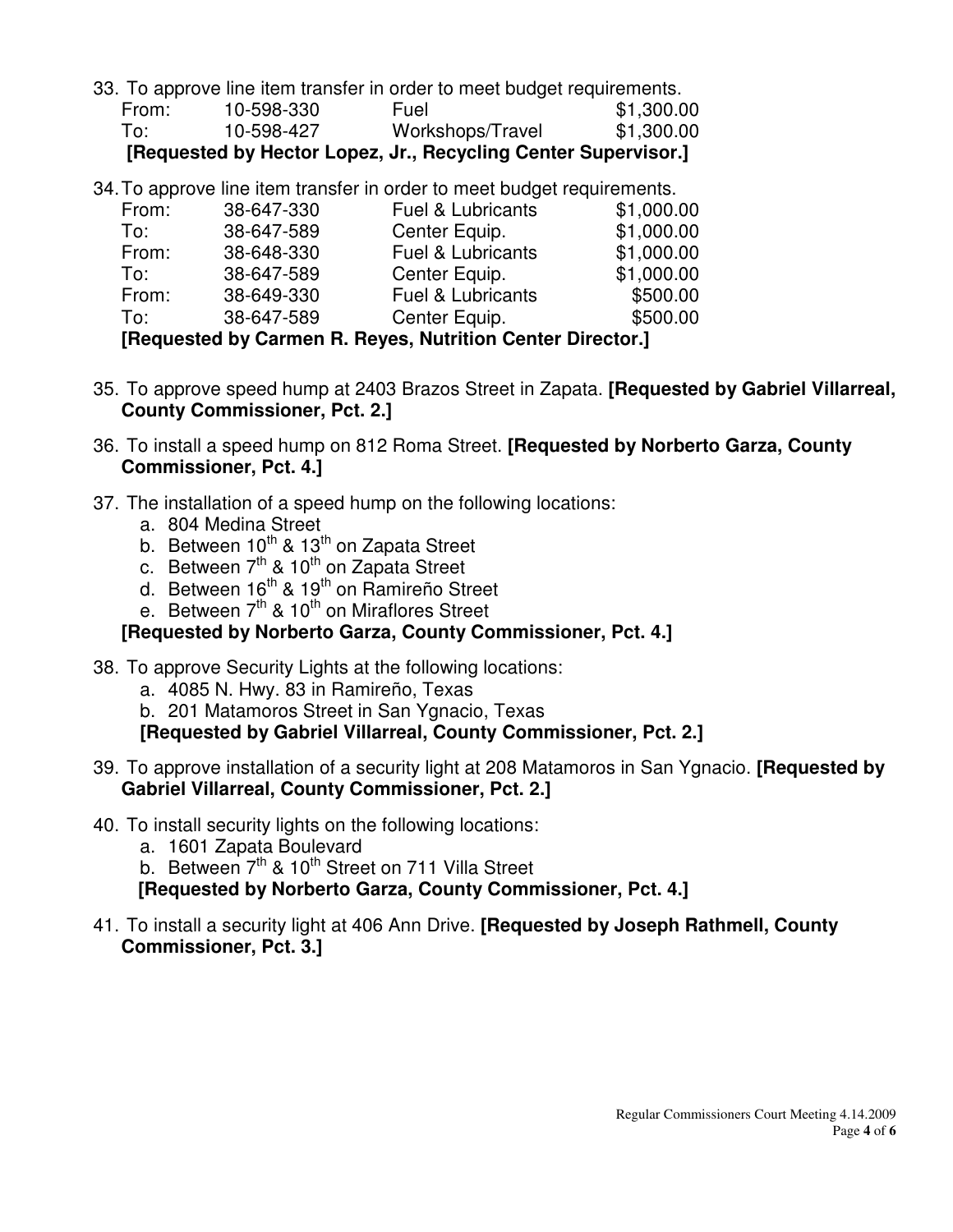- 42. To install one street light at the following locations:
	- a. 384 Cerrito Drive
	- b. Intersection of Lincoln and Madison Drive
	- c. Lakeshore Drive

## **[Requested by Joseph Rathmell, County Commissioner, Pct. 3.]**

### **RESOLUTIONS AND PROCLAMATIONS**

- 43. To approve resolution for the Byrne Justice Assistance Act Grant Application # 2009-F5632- TX5B. **[Requested by Sheriff Sigifredo Gonzalez, Jr. and Captain Victor Sermino.]**
- 44. To approve resolution for the County Auditor to operate the central accounting system and set standards and procedures related to this process. (This authority is given to the County Auditor by statutes as listed in the Texas Local Government Code, Chapter 12, County Financial Accounting). This will become effective on October 1, 2009. **[Requested by Doroteo N. Garza, County Auditor.]**
- 45. To approve Soil Water Conservation District Resolution and/or letter in opposition of HB 3484. **[Requested by Rosalva Guerra, County Judge.]**

## **REPORTS AND PRESENTATIONS**

- 46. Monthly Zapata County Medical Group Report**. [Requested by L.R. Sands, M.D.]**
- 47. Presentation by Al Chapa, former CEO for Doctors Hospital on Surgicenter Proposal. **[Requested by L.R. Sands, M.D.]**
- 48. Monthly Zapata County Economic Development Center Business Report. **[Requested by Zapata County Economic Development Center.]**

**EXECUTIVE SESSION** 

**Note 1 Gov't Code Ann 551.071, Consultation with Attorney Note 2 Gov't Code Ann 551.072, Real Property Note 3 Gov't Code Ann 551.074, Personnel Matters Note 4 Gov't Code Ann 551.076, Security** 

The Commissioners Court will consider the following items in Executive Session. The Commissioners Court may also consider any other matter posted on the agenda if there are issues that require consideration in Executive Session and the Commissioners Court announces that the item will be considered during Executive Session.